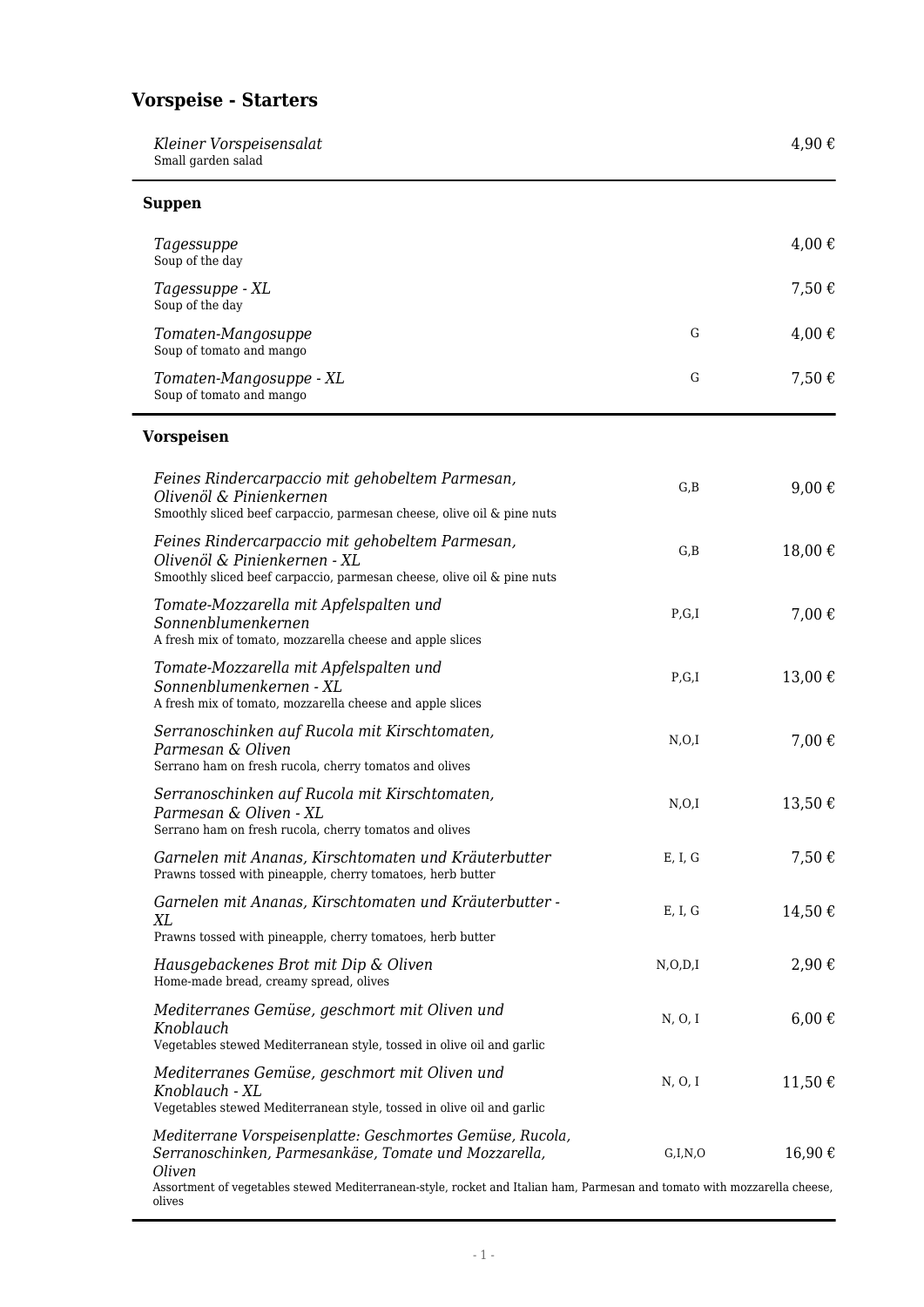### **Salate**

| Hirtensalat - Schafskäse auf frischem Grün mit Tomate,<br>Oliven und Zwiebeln<br>Greek salad: fresh greens, tomato, feta cheese, olives, onions                                                           | G, I       | 11,90€         |
|-----------------------------------------------------------------------------------------------------------------------------------------------------------------------------------------------------------|------------|----------------|
| Chickeria - Gebratenes Hähnchenfleisch und<br>geschmortes Gemüse auf Blattsalaten mit gerösteten<br>Mandeln<br>Pan-fried chunks of chicken and stewed veggies on garden greens topped with roasted almond | I, B       | 12,90€         |
| Bandito - Großer Salat mit Streifen von der Steakhüfte,<br>Zwiebeln und geschmorten Champignons<br>Big green salad with slices of steak, onions and mushrooms                                             | P. B. I. G | $13,90 \notin$ |
| Salat Mezzo Gartensalate, geschichtet mit Äpfeln,<br>Mozzarella und Sonnenblumenkernen<br>Garden greens layered with fruity apples, mozzarella and sunflower seeds                                        | P, B, I, G | 11,90€         |
| Garden Party Frisches Grün und unsere knusprigen<br>Spare Ribs mit hausgemachter BBQ-Sauce<br>Lots of fresh greens topped with our crispy spare ribs with homemade BBQ-Sauce                              | 5,6,D,I    | 13,90€         |
| Salatdressing<br>Rapsöl, Orangensaft, Balsamico, Senf, Meersalz                                                                                                                                           |            |                |

# **Hauptgerichte - Main Dishes**

#### **Fleisch/Fisch/Geflügel**

| Argentinisches Rumpsteak mit frischem Salat,<br>Kartoffelspalten und Kräuterbutter<br>Argentinian rumpsteak served with fresh salad and friedpotatoes                                 | G,I                 | 18,90€         |
|---------------------------------------------------------------------------------------------------------------------------------------------------------------------------------------|---------------------|----------------|
| Knusprige Spare Ribs mit hausgemachter BBQ-Sauce,<br>Backkartoffel und Kräuterquark<br>Crispy spare ribs, home-made BBQ sauce, backed potato, creamy curd cheese                      | 5,6,D,G             | 13,90€         |
| Schweineschnitzel mit Stampfkartoffeln, Kräuterbutter,<br>Zitrone und Buttermöhren<br>(pan-fried boneless pork meat), served with fresh carrots and smashed potatoes                  | A, D, G, I Escalope | $13,50 \notin$ |
| Pasta mit Filetspitzen, frischen Champignons,<br>Cherrytomaten und Gorgonzola<br>Pasta with filet lace, fresh mushrooms, cherry tomatoes and Gorgonzola                               | D,G                 | 13,90€         |
| Knoblauchspaghetti mit Hähnchenfilet, getrockneten<br>Tomaten, Parmesan und frischem Rucola<br>Garlic spaghettis with chicken filet, dried tomatoes, Parmesan, and fresh              | D, N, O             | 12,90€         |
| Zanderfilet mit Sesamkruste, Gartengemüse und<br>gratinierten Kartoffeln<br>Filet of pike-perch, sesame-crust, fresh vegetables, oven-potatoes                                        | $\mathcal{C}$       | 15,90€         |
| Spaghetti "Rosso" mit Garnelen, Röstschinken, fr.<br>Tomaten und Zwiebeln<br>Spaghetti "Rosso" with prawns, roasted ham, tomatos and onions                                           | D, E                | 13,90€         |
| Spanischer Fischtopf mit Paprika, Tomate, frischem<br>Lauch, Knoblauch, Kartoffeln und Chili<br>Spicy spanish fish dish with chunks of red pepper, onions, garlic, potatoes and chili | $\mathcal{C}$       | 14,90€         |
| "Thai" Chicken Hähnchenfilet mit Pfannengemüse,<br>Ananas, Kurkuma, Chili und Basmatireis<br>Thai-chicken with veggies, pineapple, turmeric and chili, basmati rice                   | G                   | 12,90€         |